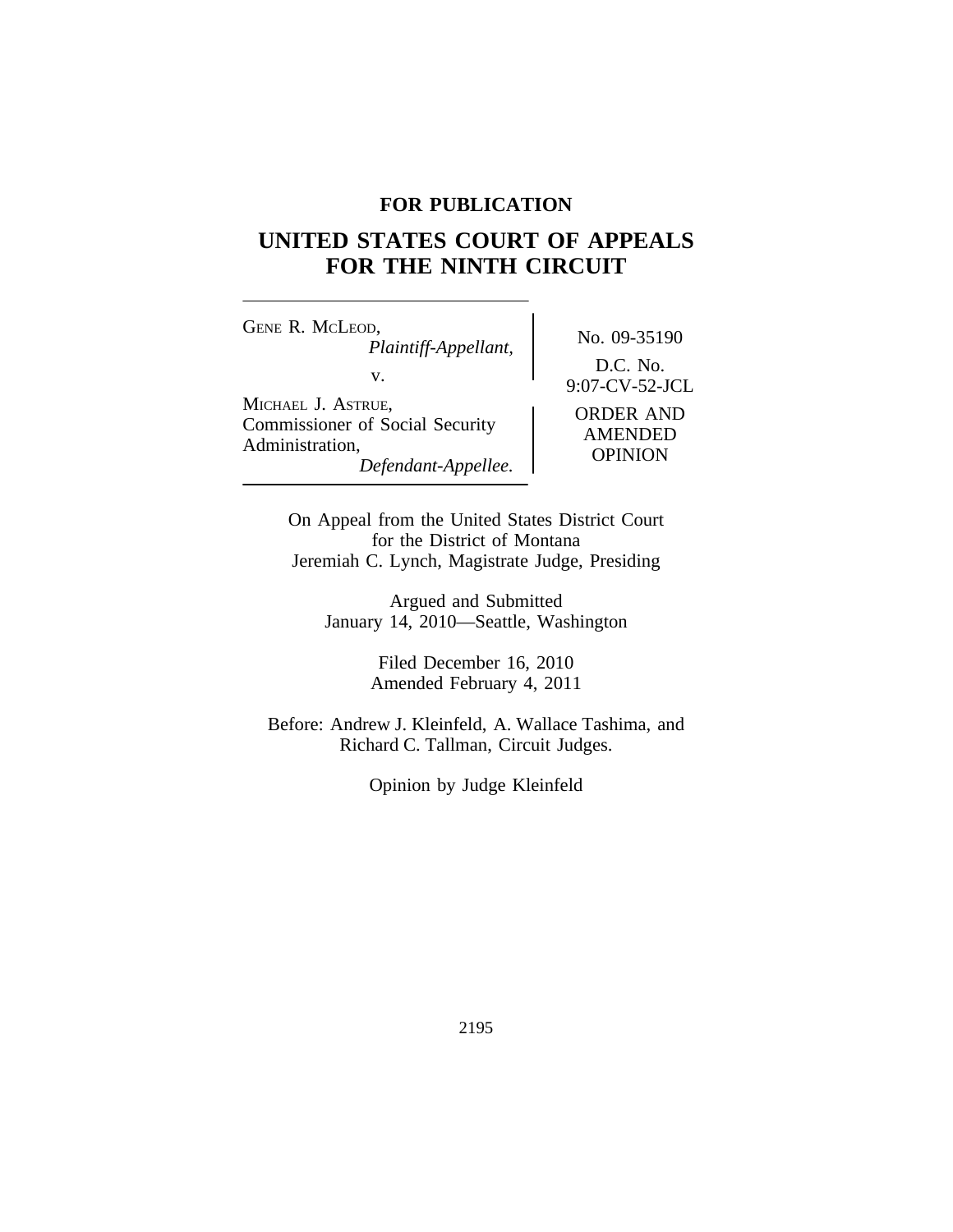## **COUNSEL**

Paul B. Eaglin, Eaglin Law Office, Fairbanks, Alaska, for the appellant.

Jennifer Randall, Special Assistant United States Attorney, Social Security Administration, Office of the General Counsel, Denver, Colorado, for the appellee.

## **ORDER**

The opinion filed on December 16, 2010 is amended as follows:

At 20,138 of the slip opinion, replace "VA" with "Veterans Court" in "to determine whether the error caused prejudice the VA was to."

At 20,139 of the slip opinion, replace "VA" with "Veterans Court" in "the Court required a remand to the VA, even though she had not shown."

At 20,139 of the slip opinion, replace "VA" with "Veterans Court" in "the court held that all the VA statutory provision did was import."

At 20,140 of the slip opinion, replace "VA" with "Veterans Court" in "the Court directed remand to the VA in one of the two cases before it."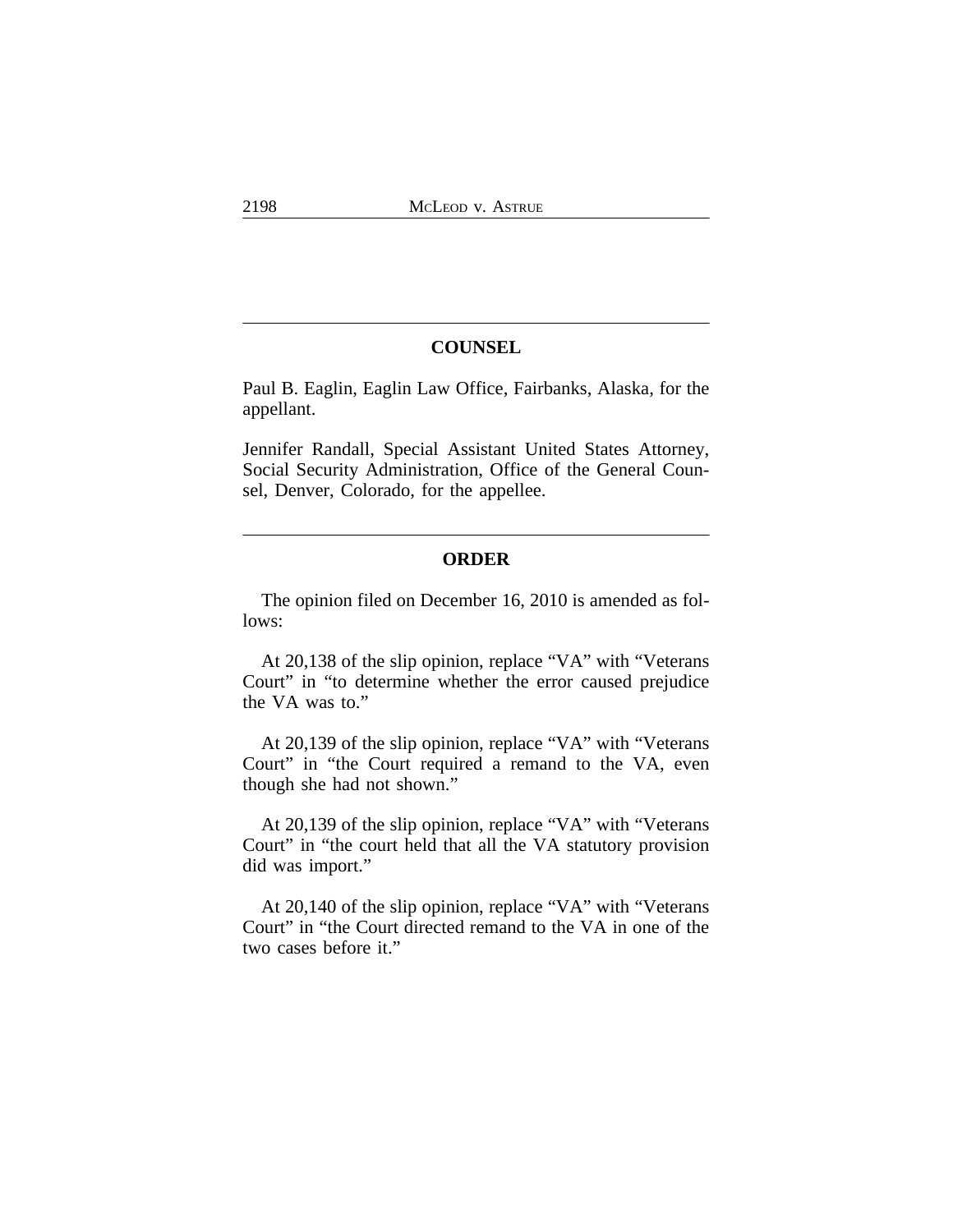The amended opinion is filed concurrently with this Order. No petitions for rehearing or petitions for rehearing en banc will be entertained, and the mandate shall issue in due course.

## **OPINION**

KLEINFELD, Circuit Judge:

We address harmless error in the context of Social Security disability.

#### **I. Facts**

Gene R. McLeod applied at age 51 for supplemental security income based on disability. The Administrative Law Judge (ALJ) found that he had three severe impairments degenerative changes of the lumbar spine, history of coronary artery disease, and sleep apnea—but none so severe as to rise to the level of "listed" impairments. He lacked significant protrusion or herniation of the discs or compression of the nerve root where there was narrowing at L4-5, and catheterization had restored him to asymptomatic condition regarding his heart. The ALJ found that McLeod's medically determinable impairments could be expected to produce his symptoms, but his "statements concerning intensity, duration and limiting effects of these symptoms are not entirely credible." One of McLeod's treating physicians said that he was "very debilitated" and another said he was "unemployable." But the ALJ rejected these opinions insofar as they addressed employability, because they gave a conclusory opinion on employability, the Commissioner's bailiwick, and "are not function-byfunction analyses of the claimant's residual functional capacity." The ALJ found that McLeod could not perform his past work as a bartender, breakfast cook, groundskeeper, or golf pro shop clerk, but had sufficient functional capacity to perform such work as gambling cashier, telephone solicitor, and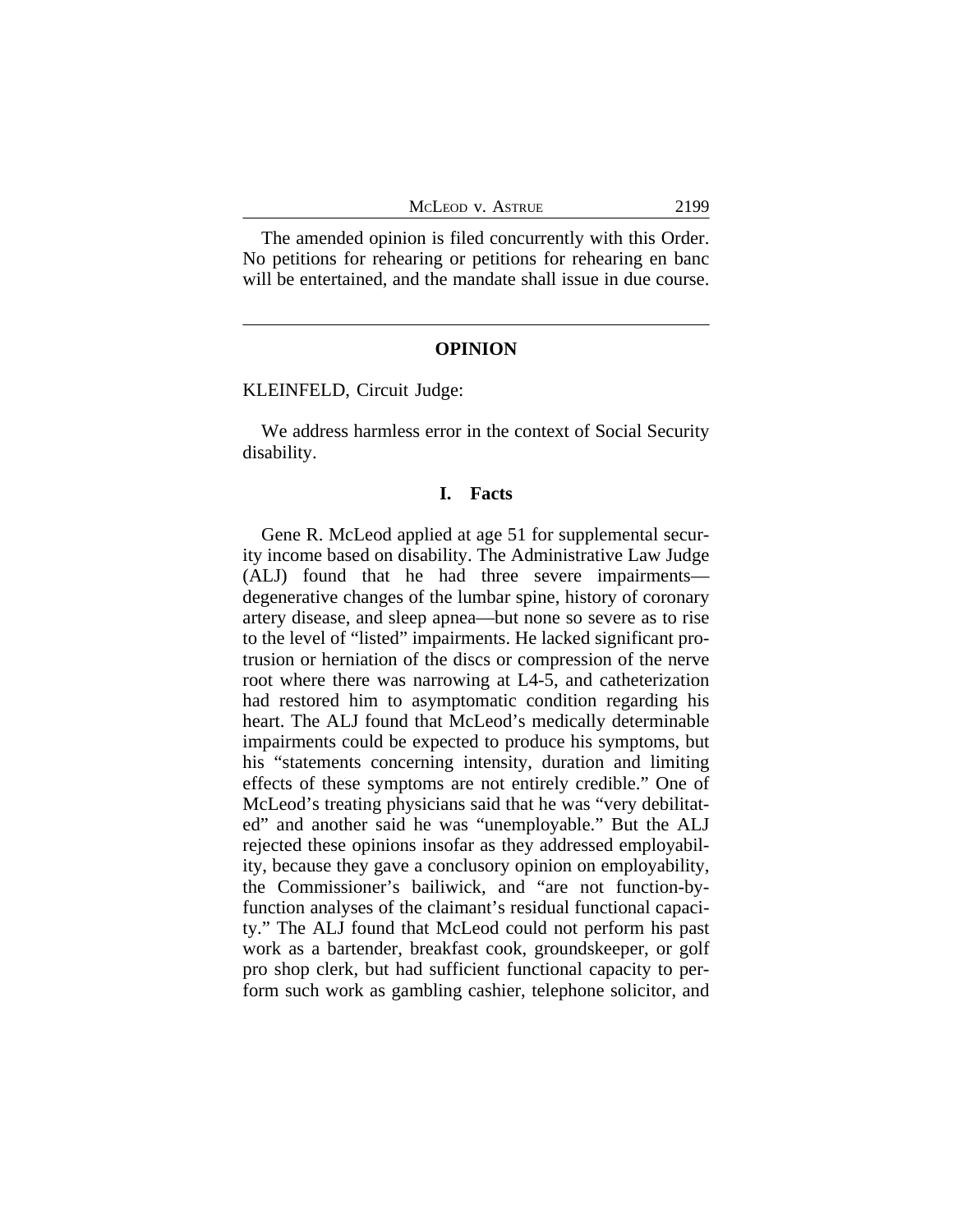| 2200 | MCLEOD V. ASTRUE |
|------|------------------|
|      |                  |

order clerk, all sedentary jobs with minimal lifting and bending, allowing for sitting and standing within McLeod's limitations. The district court denied McLeod's petition for review.

The medical record, consisting mostly of information from McLeod's treating physicians and physicians to whom his treating physicians referred him for consultation at Department of Veterans Affairs facilities, was mixed as to the severity of McLeod's condition. A neurosurgeon to whom McLeod was referred said that McLeod had "no muscle weakness" and recommended against surgery because of the unlikelihood of improvement "particularly with unsettled litigation and his pain behavior on examination." The VA Neurosurgery Chief wrote that McLeod's spinal canal was "open throughout his lumbosacral region" (which means no compression on account of narrowing) and that "he has some evidence of degenerated discs but there is not any evidence of nerve root compression from these discs." One treating physician at the VA said that because McLeod had "back pain with minimal activity," and "any work he has done exacerbates the problem," he was "unemployable." But another treating VA physician said McLeod should be restricted to "light manual sedentary" work, rather than no work at all.

McLeod's appeal focuses on the ALJ's failure to develop the record further regarding his veteran's disability and medical condition. McLeod testified that he received a \$296 nonservice-connected pension, based on unemployability, from the VA. When the ALJ asked him if he had a VA disability rating, he answered, "I have no idea, Your Honor." The record does not reveal whether the VA found McLeod partially or entirely disabled. No evidence of his disability rating was submitted to the Social Security Administration at any stage of the proceedings, or to the district court. Based on McLeod's testimony about his "pension," there is a fair chance he has a disability rating, but the record shows neither that he has one nor what it is.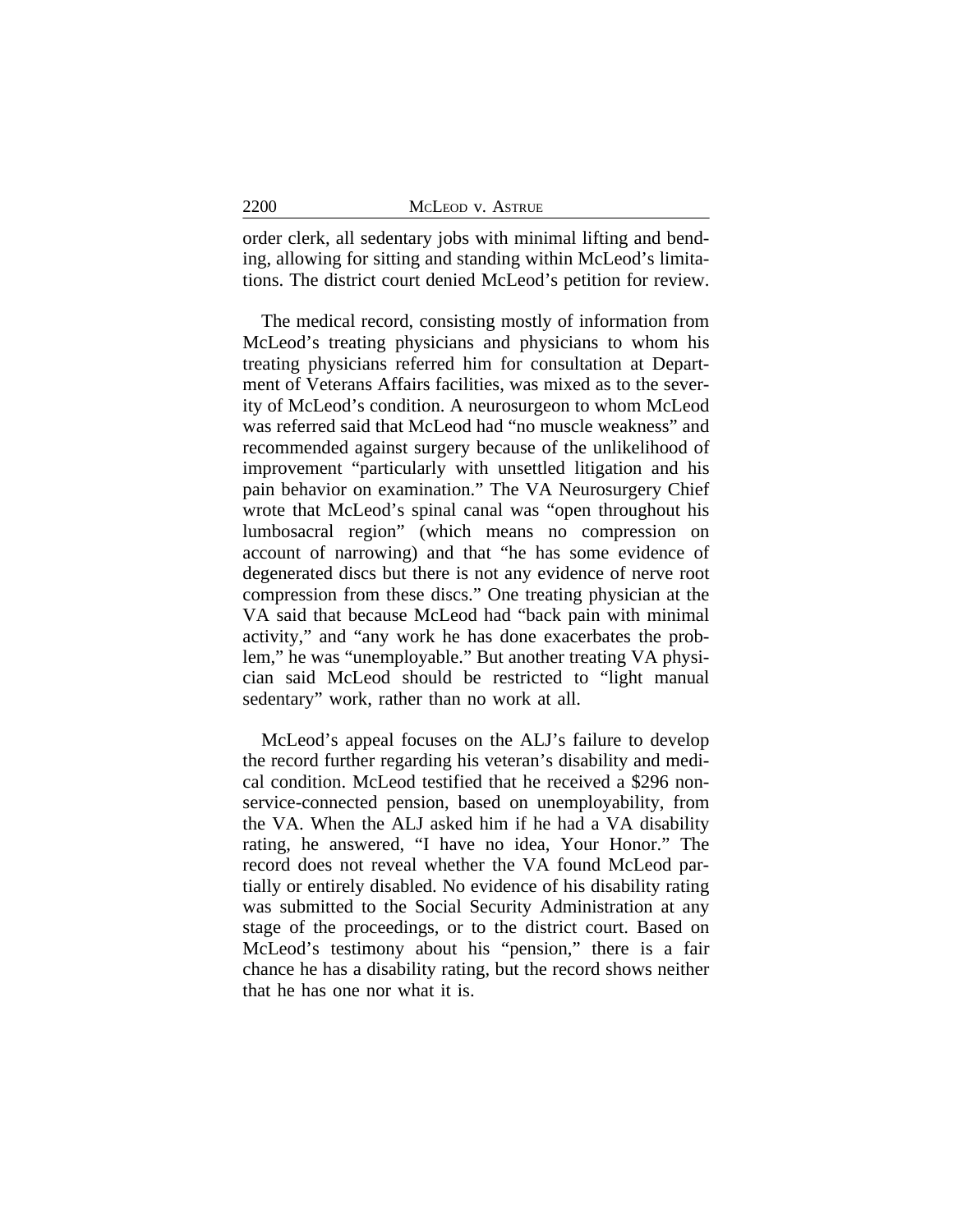| MCLEOD V. ASTRUE | 2201 |
|------------------|------|
|                  |      |

Though McLeod had only a lay representative before the VA, he was represented by an attorney in district court and is represented, by different counsel, here.

#### **II. Analysis**

McLeod argues under *Tonapetyan v. Halter*<sup>1</sup> that the ALJ erred by failing to develop the record adequately. According to McLeod, the ALJ should have requested more explanation from two of his treating physicians at the VA, Dr. Dietz and Dr. Rossetto, about his ability to work. McLeod also argues that the ALJ should have obtained whatever VA disability rating McLeod might have.

**[1]** The ALJ had no duty to request more information from the two physicians. It appears from the record that substantially all of their medical records throughout the time they treated McLeod were before the ALJ. There was nothing unclear or ambiguous about what they said. They both thought McLeod had a bad lower back condition, based on his symptom reports, their examinations, and objective medical tests. Dr. Dietz thought McLeod could do sedentary work, and Dr. Rossetto thought McLeod could not work at all. As for the ALJ rejecting Dr. Rossetto's opinion on whether McLeod could work at any job, he was correct that this determination is for the Social Security Administration to make, not a physician. "Although a treating physician's opinion is generally afforded the greatest weight in disability cases, it is not binding on an ALJ with respect to the existence of an impairment or the ultimate determination of disability." **2** McLeod argues that Dr. Rossetto's opinion could be read as an evaluation of his "functional exertional capacity" rather than a conclusion on his ability to work, but we do not agree. The words are clear and unambiguous: an "ALJ's duty to develop the record further is triggered only when there is ambiguous evidence or

**<sup>1</sup>** 242 F.3d 1144 (9th Cir. 2001).

**<sup>2</sup>** *Id.* at 1148; 20 C.F.R. § 404.1527(e)(1).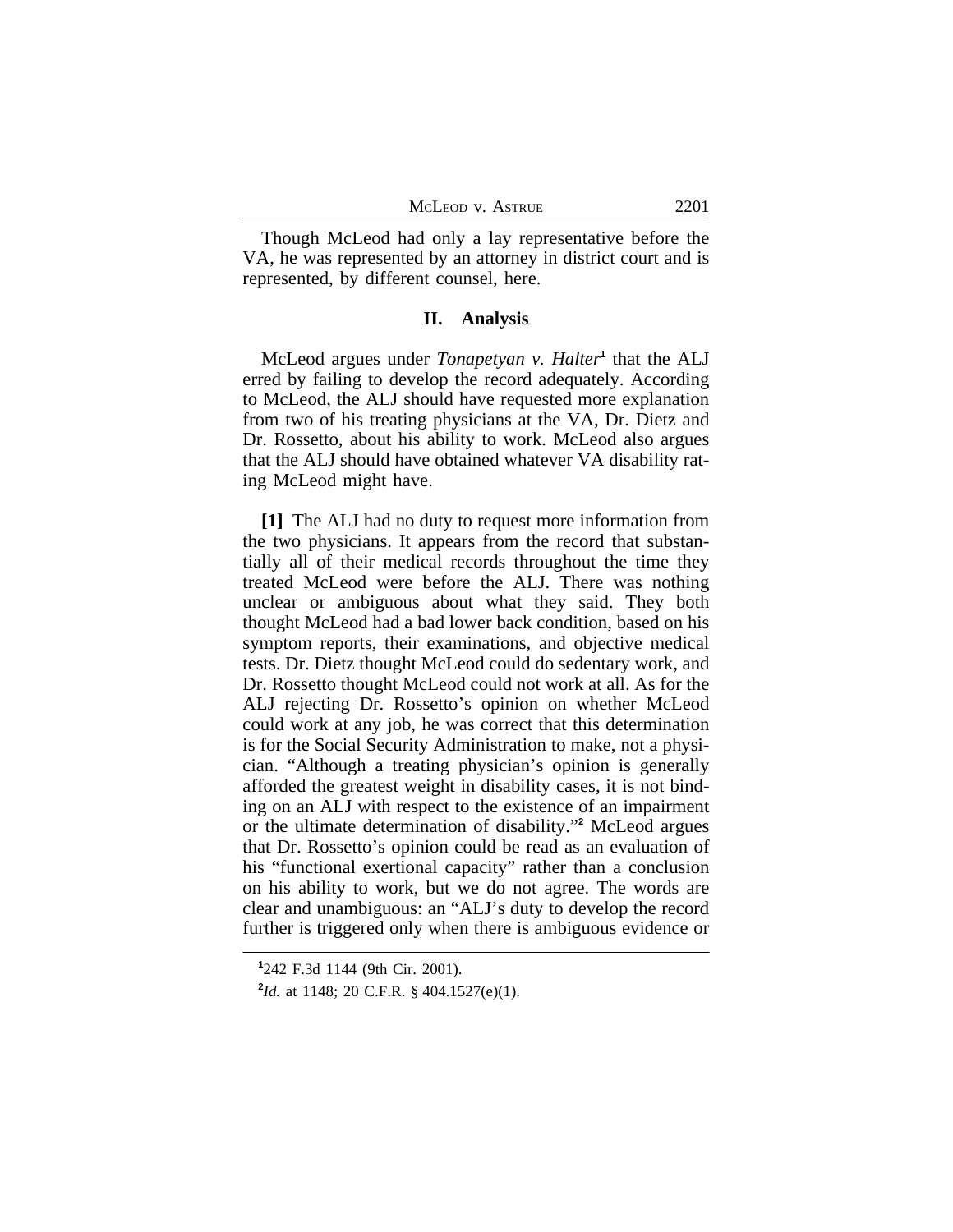when the record is inadequate to allow for proper evaluation of the evidence." **3**

**[2]** A treating physician's evaluation of a patient's ability to work may be useful or suggestive of useful information, but a treating physician ordinarily does not consult a vocational expert or have the expertise of one. An impairment is a purely medical condition. A disability is an administrative determination of how an impairment, in relation to education, age, technological, economic, and social factors, affects ability to engage in gainful activity. The "relationship between impairment and disability remains both complex and difficult, if not impossible, to predict. . . The same level of injury is in no way predictive of an affected individual's ability to participate in major life functions (including work) . . . Disability may be influenced by physical, psychological, and psychosocial factors that can change over time." **4** The law reserves the disability determination to the Commissioner.**<sup>5</sup>** Rejection of the treating physician's opinion on ability to perform any remunerative work does not by itself trigger a duty to contact the physician for more explanation.**<sup>6</sup>**

**[3]** The issue of the VA disability rating is more complex. The record suggests a likelihood that McLeod has some sort of VA disability rating, yet does not show what it is. That Mc-Leod failed to submit the rating to the ALJ is not the end of the matter.

**[4]** The ALJ has a duty to conduct a full and fair hearing.**<sup>7</sup>**

**<sup>3</sup>***Mayes v. Massanari*, 276 F.3d 453, 459-60 (9th Cir. 2001). *See also Bayliss v. Barnhart*, 427 F.3d 1211, 1217 (9th Cir. 2005) (the ALJ did not have a duty to recontact doctors before rejecting parts of their opinions).

**<sup>4</sup>**American Medical Association, *Guides to the Evaluation of Permanent Impairment*, 5-6 (6th ed. 2008).

**<sup>5</sup>** 20 C.F.R. § 404.1527(e)(1).

**<sup>6</sup>** 20 C.F.R. §§ 404.1512(e), 416.912 (e).

**<sup>7</sup>** *Smolen v. Chater*, 80 F.3d 1273, 1288 (9th Cir.1996) (citing *Brown v. Heckler*, 713 F.2d 441, 443 (9th Cir. 1983)).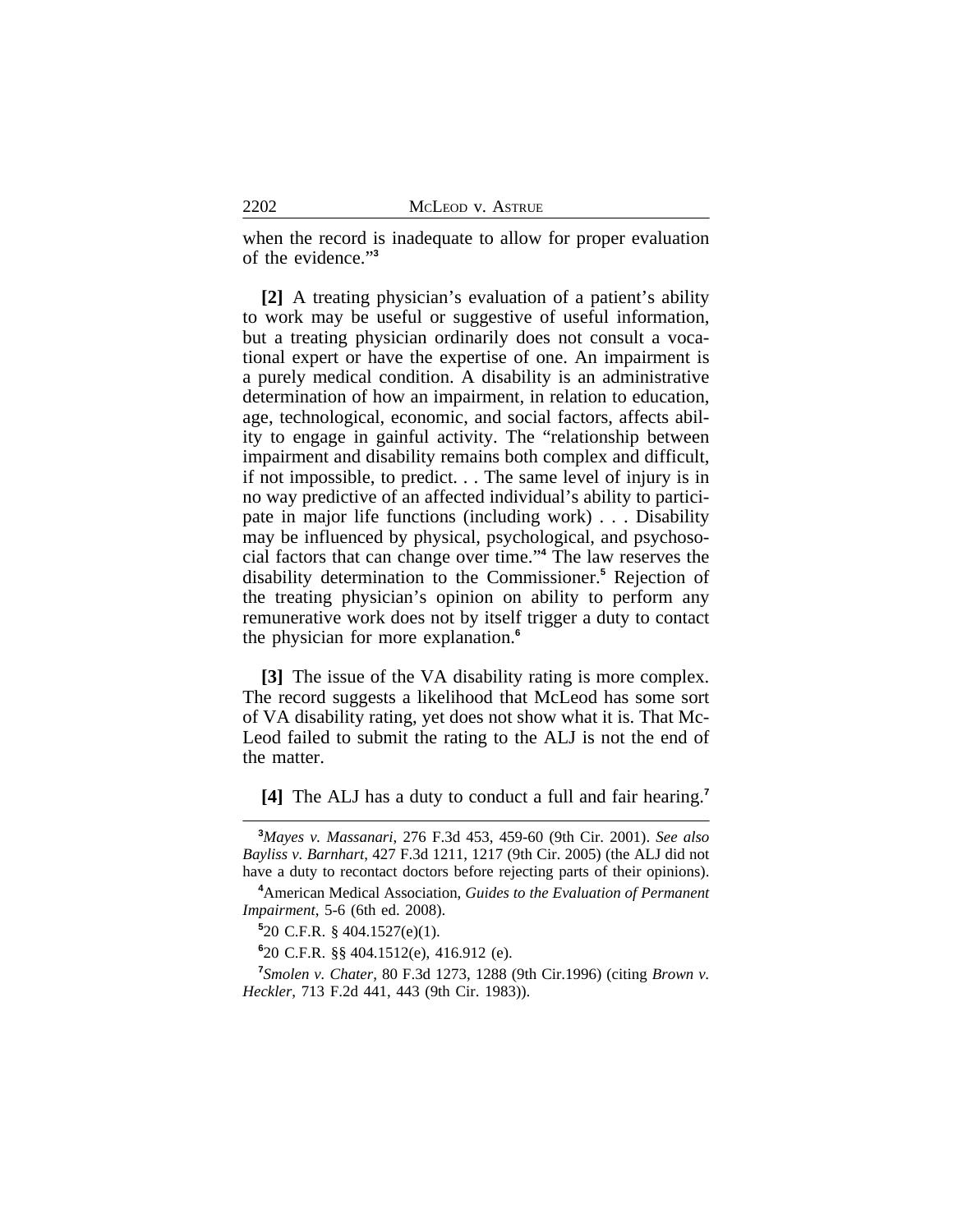| McLeod v. Astrue | 2203 |
|------------------|------|
|                  |      |

We held in *Tonapetyan v. Halter*<sup>8</sup> that "[a]mbiguous evidence, or the ALJ's own finding that the record is inadequate to allow for proper evaluation of the evidence, triggers the ALJ's duty to conduct an appropriate inquiry." **9** The ALJ must be "especially diligent" when the claimant is unrepresented or has only a lay representative, as McLeod did.**<sup>10</sup>** A specific finding of ambiguity or inadequacy of the record is not necessary to trigger this duty to inquire, where the record establishes ambiguity or inadequacy.**<sup>11</sup>**

**[5]** The record here was inadequate. McLeod testified that he was receiving a VA pension based on unemployability, but that he had no idea whether he had a disability rating. This testimony suggests a likelihood that he had one. If he did, it might very well matter.

**[6]** We held in *McCartey v. Massenari***<sup>12</sup>** that "although a VA rating of disability does not necessarily compel the SSA to reach an identical result, 20 C.F.R. § 404.1504, the ALJ must consider the VA's finding in reaching his decision"<sup>13</sup> and the ALJ "must ordinarily give great weight to a VA determination of disability." **<sup>14</sup>** That is not to say that the VA rating is conclusive. In *McCartey*, we commented that "because the VA and SSA criteria for determining disability are not identical,"**<sup>15</sup>** the record may establish adequate reason for giving the VA rating less weight. In some circumstances, the VA may assign a partial rather than a total disability rating to a veteran,**<sup>16</sup>**

 $11<sub>Id.</sub>$ 

**<sup>12</sup>**298 F.3d 1072 (9th Cir. 2002).

**<sup>13</sup>***Id.* at 1076.

**<sup>14</sup>***Id.*

**<sup>15</sup>***Id.*

**<sup>16</sup>***See* 38 C.F.R. §§ 4.1 (explaining that VA disability percentage ratings represent the average impairment in earning capacity resulting from diseases and injuries), 4.15 (limiting VA total disability ratings to "any impairment of mind or body which is sufficient to render it impossible for the average person to follow a substantially gainful occupation").

**<sup>8</sup>** 242 F.3d 1144 (9th Cir. 2001).

<sup>&</sup>lt;sup>9</sup>*Id.* at 1150 (citing *Smolen*, 80 F.3d at 1288) (quotation marks omitted). **<sup>10</sup>***Id.* (citing *Cox v. Califano*, 587 F.2d 988, 991 (9th Cir. 1978)).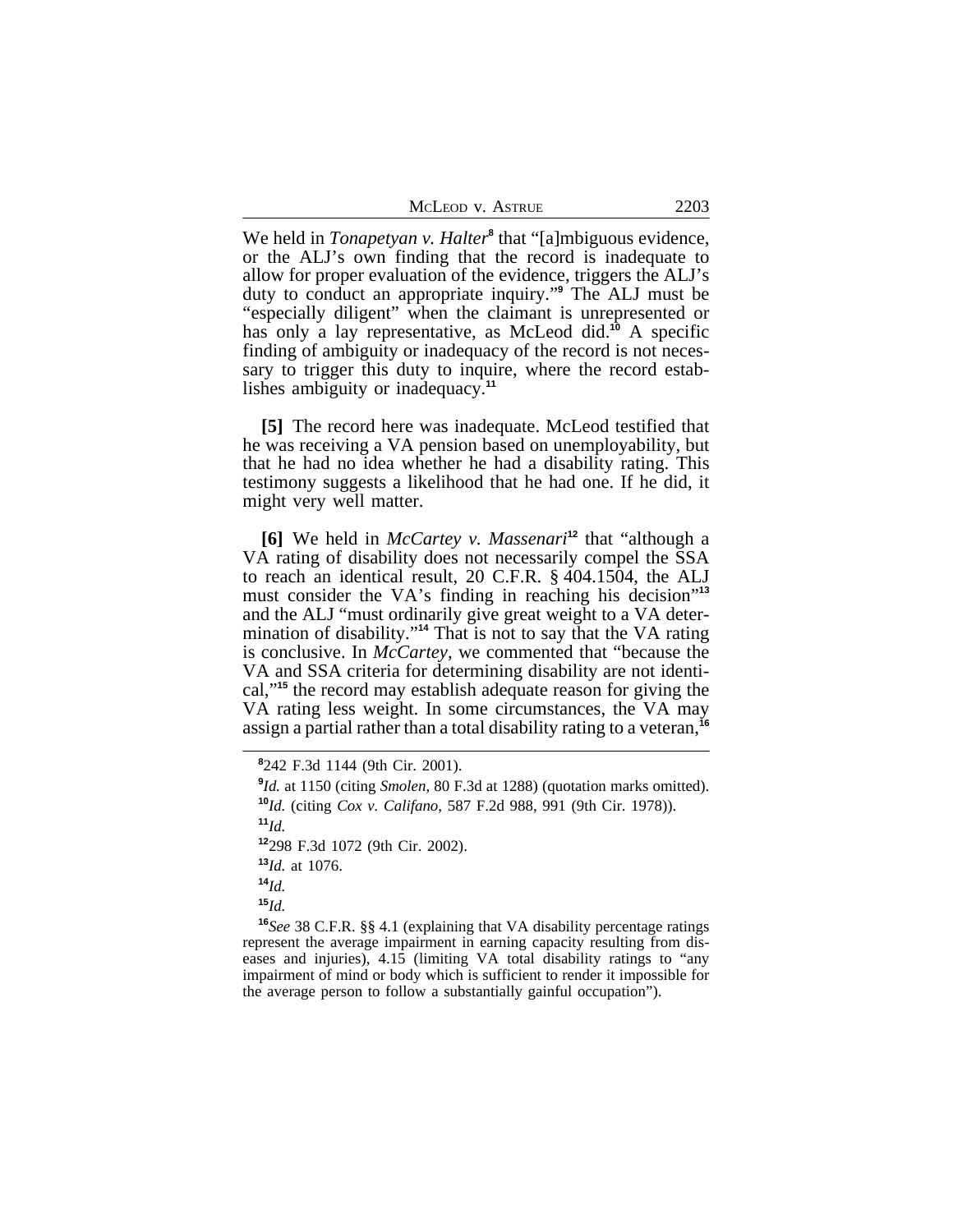and a partial disability rating might cut against rather than in favor of an SSA determination that the individual could not perform remunerative work of any kind.

Even though it is not binding or conclusive, the VA disability rating has to be considered. The ALJ did not mention it in her decision and did not consider it. No doubt she failed to consider the VA rating because it was not in the record and she did not know what disability rating if any the VA had assigned to McLeod. Nevertheless, she erred by not trying to get whatever VA disability rating existed.

**[7]** We must apply the holding in *McCartey*, that the VA disability rating must be considered and ordinarily must be given great weight, together with the holding in *Tonapetyan*, that inadequacy of the record to allow for proper evaluation triggers a duty of inquiry. These two holdings taken together establish that when the record suggests a likelihood that there is a VA disability rating, and does not show what it is, the ALJ has a duty to inquire. McLeod might have had a letter from the VA telling him what his disability rating was, or providing him with the basis on which he got his pension, that he could have brought in had the ALJ given him a continuance and told him to bring in his letter. Alternatively, the ALJ could have obtained McLeod's disability rating herself.**<sup>17</sup>** Then she could have evaluated his disability properly under *Tonapetyan*. By failing to obtain and consider McLeod's VA disability rating, the ALJ erred, denying him the "full and fair hearing" to which he was entitled.

That leads us to the next question, what we are to do about the error. We still do not know what determination the VA made regarding McLeod's claimed disability. We therefore do not know whether the ALJ's failure to obtain the rating caused McLeod any harm.

**<sup>17</sup>**38 C.F.R. § 1.506 (stating that VA records required for official purposes will be furnished to any other agency of the U.S. Government "in response to an official request, written, or oral").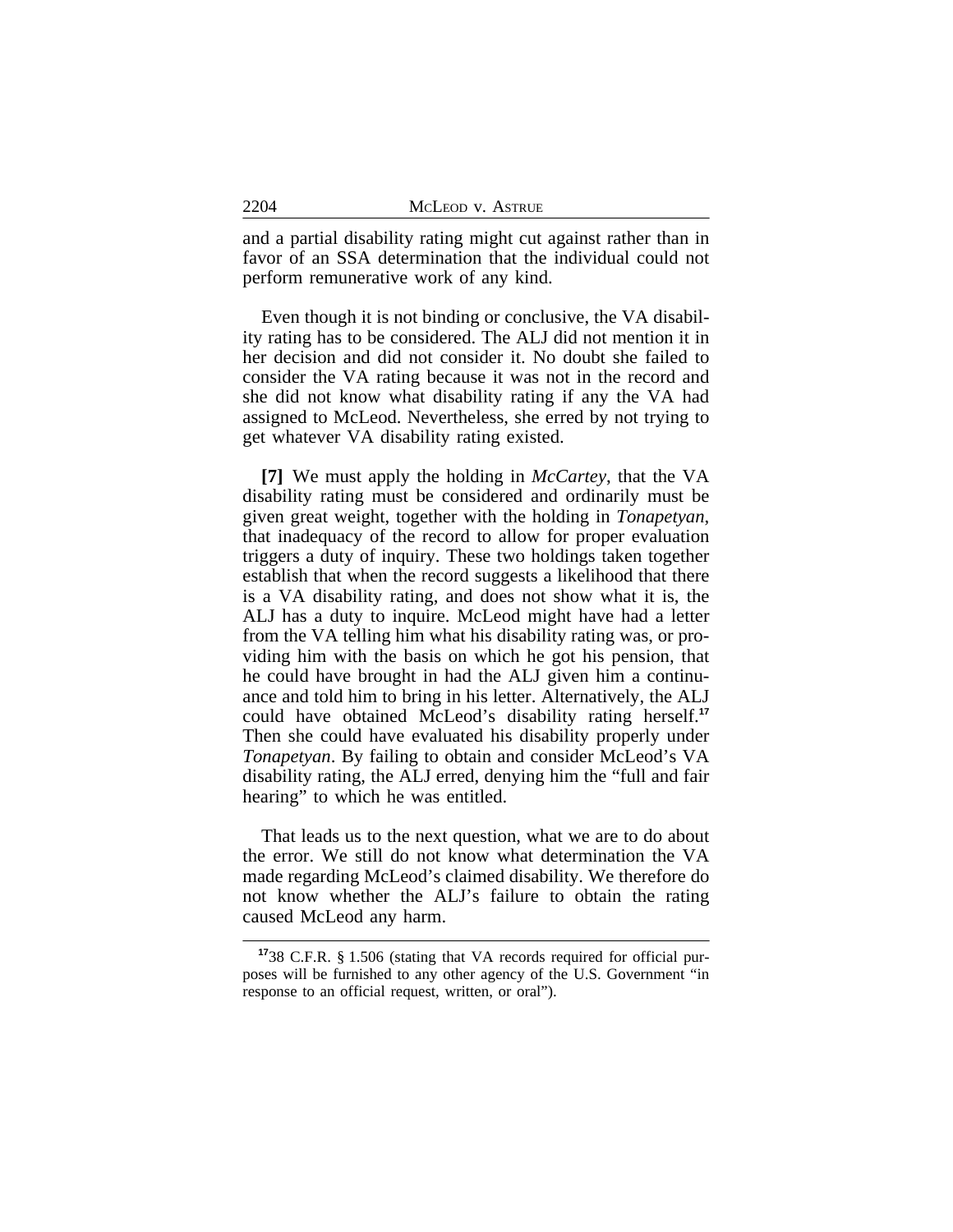**[8]** The answer to what we must do about the error is provided by a recent Supreme Court decision, *Shinseki v. Sanders*. **18** In *Sanders*, the VA had denied disability benefits to two veterans, Woodrow Sanders and Patricia Simmons, because the record failed to adequately support their claims. In one instance, the VA had told the veteran what additional information was needed, but failed to specify what portion of that evidence the veteran would be responsible for providing. In the other, the VA failed to tell the veteran what information she needed to provide and failed to notify her of a relevant medical exam the VA had scheduled on her behalf. In both instances, the VA failed to perform its duty to help a veteran develop his claim.

**[9]** The Court held that to determine whether the error caused prejudice the Veterans Court was to "apply the same kind of 'harmless-error' rule that courts ordinarily apply in civil cases." **<sup>19</sup>** The Court went further, holding that the burden is on the party attacking the agency's determination to show that prejudice resulted from the error.**<sup>20</sup>** Overruling the Federal Circuit, the Court held that prejudice cannot be presumed from any kind of error.**<sup>21</sup>** Where harmfulness of the error is not apparent from the circumstances, the party seeking reversal must explain how the error caused harm. The first veteran had not told the Veterans Court, the Court of Appeals, or the Supreme Court what specific evidence he would have sought, had the VA told him he needed it, and the Court denied relief. The second veteran's record suggested the error might have been harmful, so the Court required a remand to the Veterans Court, even though she had not shown what additional evidence she might have submitted. The distinction the Court drew appears to be that in the case of the second veteran,

**<sup>18</sup>**129 S.Ct. 1696 (2009). **<sup>19</sup>***Id.* at 1704. **<sup>20</sup>***Id.* at 1705-06. **<sup>21</sup>***Id.* at 1705.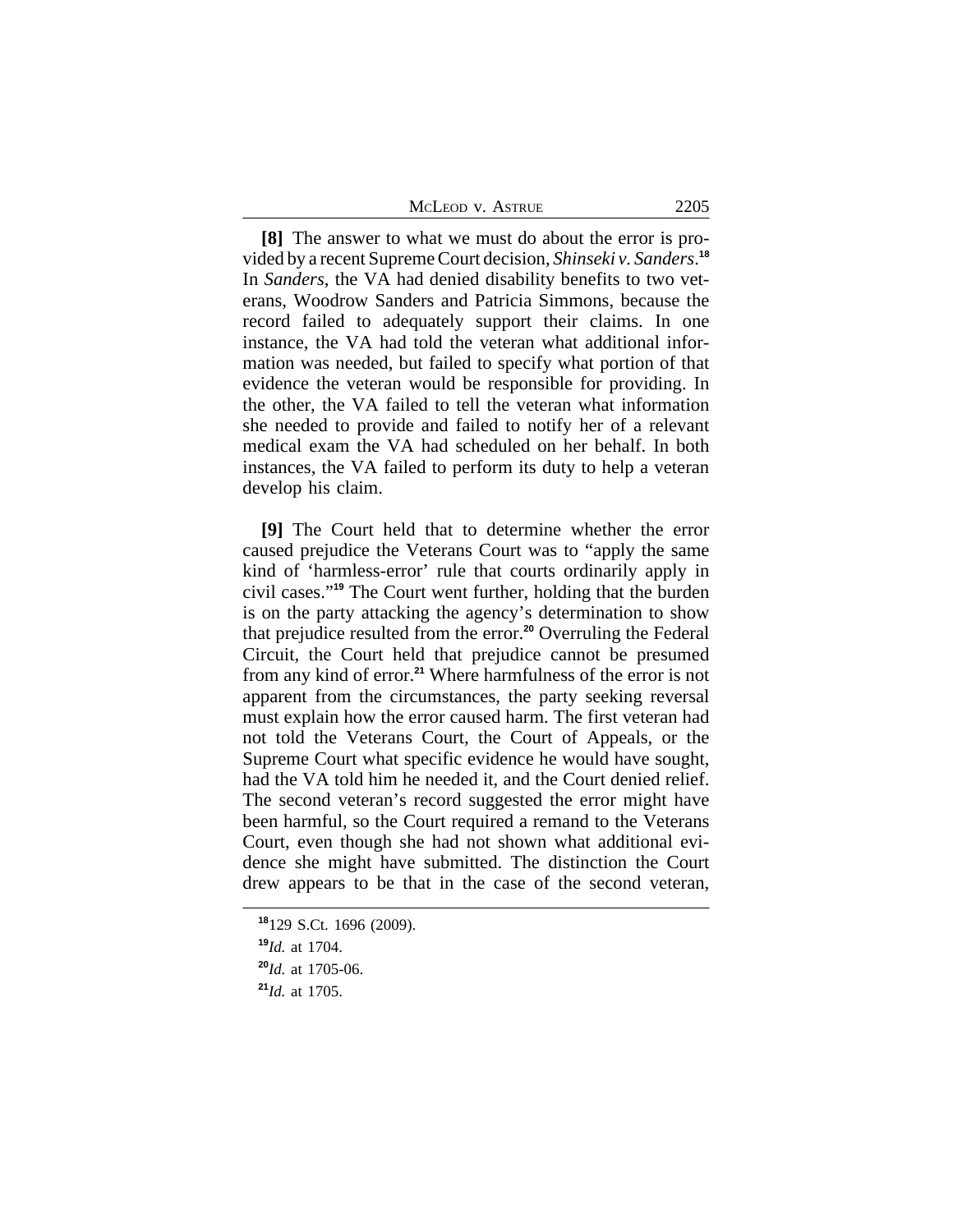some "features of the record suggest" that the error was prejudicial.**<sup>22</sup>**

**[10]** We conclude that *Sanders* applies to Social Security cases as well as VA cases. In both, the agency has a duty to help the claimant, so the Social Security Administration's duty to assist claimants**<sup>23</sup>** does not distinguish the cases. The Veterans Court has a statute providing for a harmless error rule**<sup>24</sup>** and the Social Security statute does not so provide,**<sup>25</sup>** but this makes no difference, because the Court held that all the Veterans Court statutory provision did was import the Administrative Procedure Act rule and the general federal rule for civil cases.**<sup>26</sup>** The Court cited 28 U.S.C. § 2111, under which the harmless error rule applies to "any" case. The Court limited a burden on the party seeking to uphold a decision to show absence of prejudice to appropriate criminal cases.**<sup>27</sup>**

But *Sanders* does not mean that the claimant necessarily has to show what other evidence could have been obtained. Despite its generalizations about the burden to show prejudice, the Court directed remand to the Veterans Court in one of the two cases before it, even though that veteran had not shown what additional evidence she might have to show harm. The Court held that although some features of the record suggested that the error was harmless, others suggested

**<sup>22</sup>***Id.* at 1708.

**<sup>23</sup>***Tonapetyan v. Halter*, 242 F.3d 1144, 1150 (9th Cir. 2001).

**<sup>24</sup>**38 U.S.C. § 7261(b)(2).

**<sup>25</sup>**We, however, apply harmless error in the Social Security context. *Stout v. Comm'r, Soc. Sec. Admin.*, 454 F.3d 1050, 1054 (9th Cir. 2006).

**<sup>26</sup>***Shinseki v. Sanders*, 129 S.Ct. 1696, 1704 (2009). The Supreme Court has stated that it "need not decide whether the APA has general application to social security disability claims, for the social security administrative procedure does not vary from that prescribed by the APA. Indeed, the latter is modeled upon the Social Security Act." *Richardson v. Perales*, 402 U.S. 389, 409 (1971).

**<sup>27</sup>***Shinseki v. Sanders*, 129 S.Ct. 1696, 1706 (2009).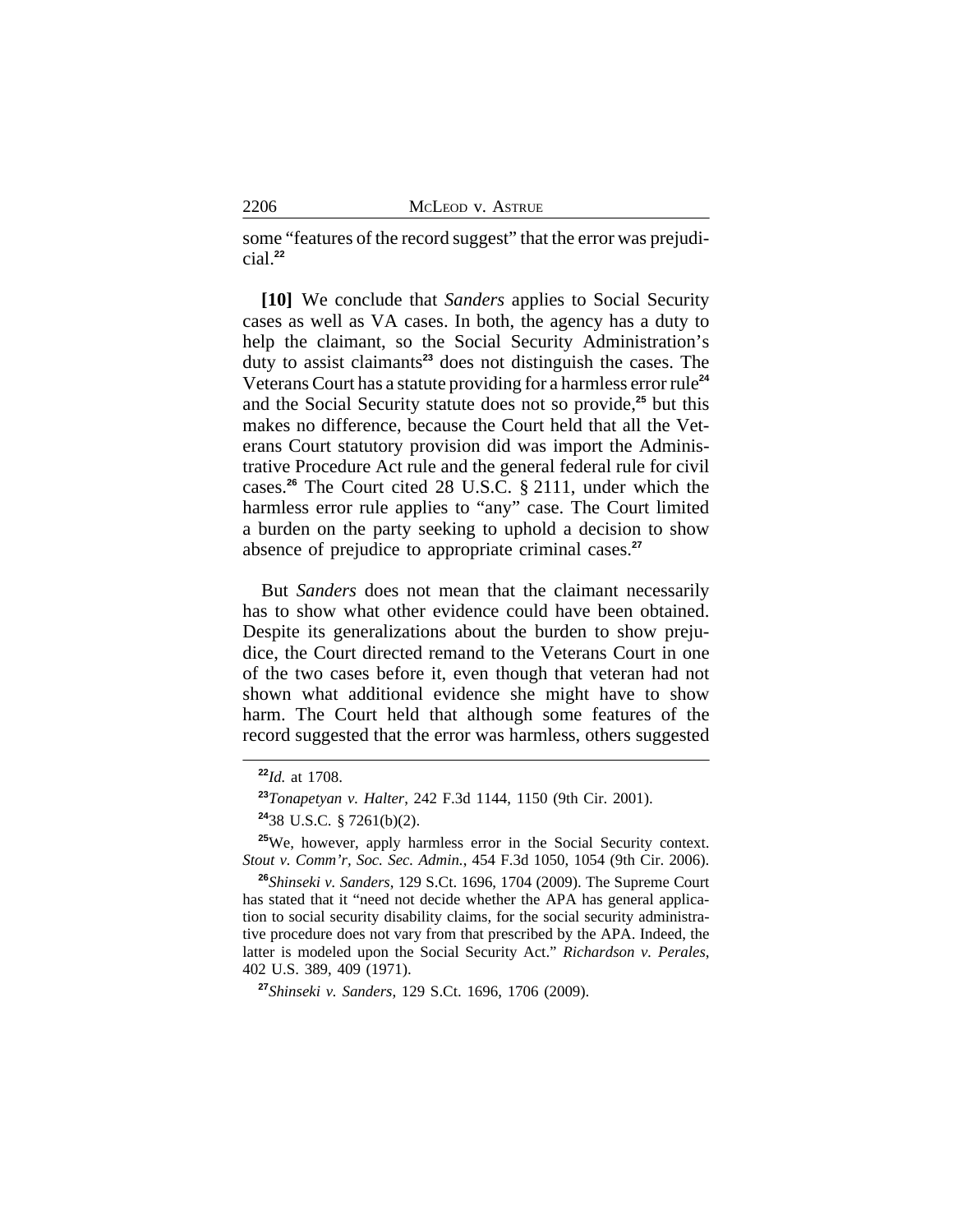| MCLEOD V. ASTRUE |  |  |  | 2207 |
|------------------|--|--|--|------|
|------------------|--|--|--|------|

the opposite, and "[g]iven the uncertainties, we believe it is appropriate to remand this case so that the Veterans Court can decide whether re-consideration is necessary." **28**

**[11]** We infer from *Sanders* that, despite the burden to show prejudice being on the party claiming error by the administrative agency, the reviewing court can determine from the "circumstances of the case"<sup>29</sup> that further administrative review is needed to determine whether there was prejudice from the error. Mere probability is not enough. But where the circumstances of the case show a substantial likelihood of prejudice, remand is appropriate so that the agency "can decide whether re-consideration is necessary." **30** By contrast, where harmlessness is clear and not a "borderline question,"**<sup>31</sup>** remand for reconsideration is not appropriate.

**[12]** Though the exact distinction between the two veterans in *Sanders* is not crystal clear, it is quite clear that no presumptions operate, and we must exercise judgment in light of the circumstances of the case. In this case, the circumstances suggest prejudice at least as strongly as for the veteran whose case was remanded in *Sanders*. McLeod's physicians differ in their evaluations, and McLeod's testimony, if true, establishes that the VA has made some sort of disability determination. Because we give VA disability determinations great weight, failure to assist McLeod in developing the record by getting his disability determination into the record is reasonably likely to have been prejudicial. The district court reviewing a Social Security determination "may at any time order additional evidence to be taken before the Commissioner of Social Security, but only upon a showing that there is new evidence which is material and that there is good cause for the failure to incorporate such evidence into the record in a prior proceed-

**<sup>28</sup>***Id.* at 1708.

**<sup>29</sup>***Id.* at 1706.

**<sup>30</sup>***Id.* at 1708.

**<sup>31</sup>***Id.*